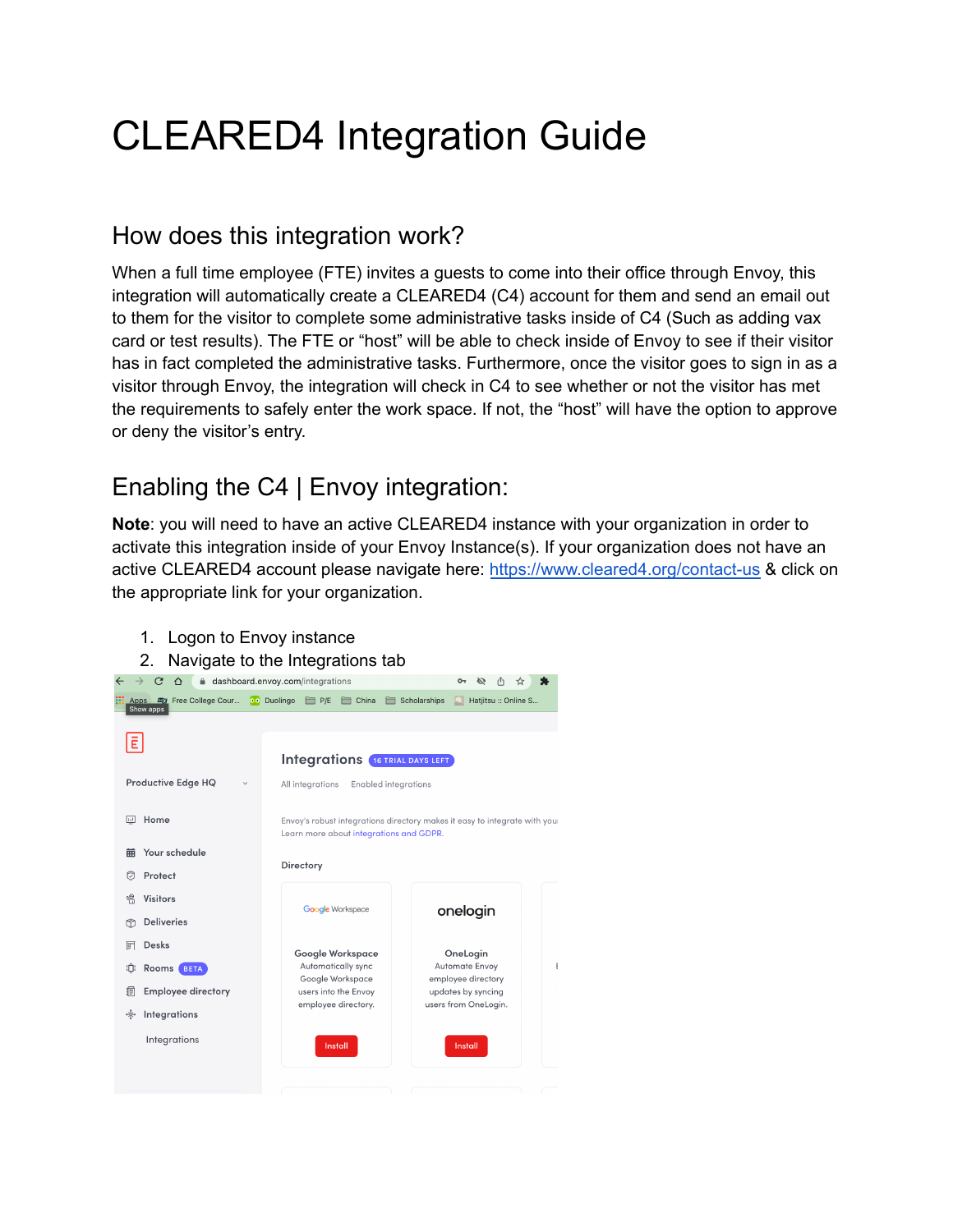

## 4. Click appropriate check boxes for your desired integration

| Productive Edge HQ<br>$\checkmark$ |   | All integrations <b>Enabled integrations</b>                                                                  |           |
|------------------------------------|---|---------------------------------------------------------------------------------------------------------------|-----------|
| <b>III</b> Home                    |   | <b>Integration Builder</b>                                                                                    |           |
| iii Your schedule                  | Ē | Build your own integration for just your workplace or share it on the Envoy integration directory for others. | Configure |
| <b>D</b> Protect                   |   | This plugin needs more configuration before it can be activated.                                              |           |
| <b>&amp;</b> Visitors              |   |                                                                                                               |           |
| <b>n</b> Deliveries                |   | This plugin is configured once for your entire company. Any changes made will affect all<br>locations.        |           |
| <b>厨</b> Desks                     |   |                                                                                                               |           |
| D: Rooms BETA                      |   |                                                                                                               |           |
| <b>Employee directory</b><br>€     |   | <b>Cleared4 Access Check</b>                                                                                  |           |
| <b>No Integrations</b>             |   | Verify visitors with Cleared4's COVID-19 pre-visit health screening.                                          | $\times$  |
| <b>Integrations</b>                |   | Cleared4 API Key                                                                                              |           |
|                                    |   | R5iqW4hGPsgPNQ2JjgIbyFXRcffHMrkTvpc59vH87F13kIJUxhdUkVUY=                                                     |           |
|                                    |   | $\Box$ Integration does not impact sign in                                                                    |           |
|                                    |   | Screen Visitors                                                                                               |           |
|                                    |   | Screen Employees                                                                                              |           |
|                                    |   | <b>Save Configuration</b>                                                                                     | Uninstall |
| <b>Help Center</b>                 |   |                                                                                                               |           |
| Status page                        |   |                                                                                                               |           |

### 3. Click on the CLEARED4 Integrations "install" button